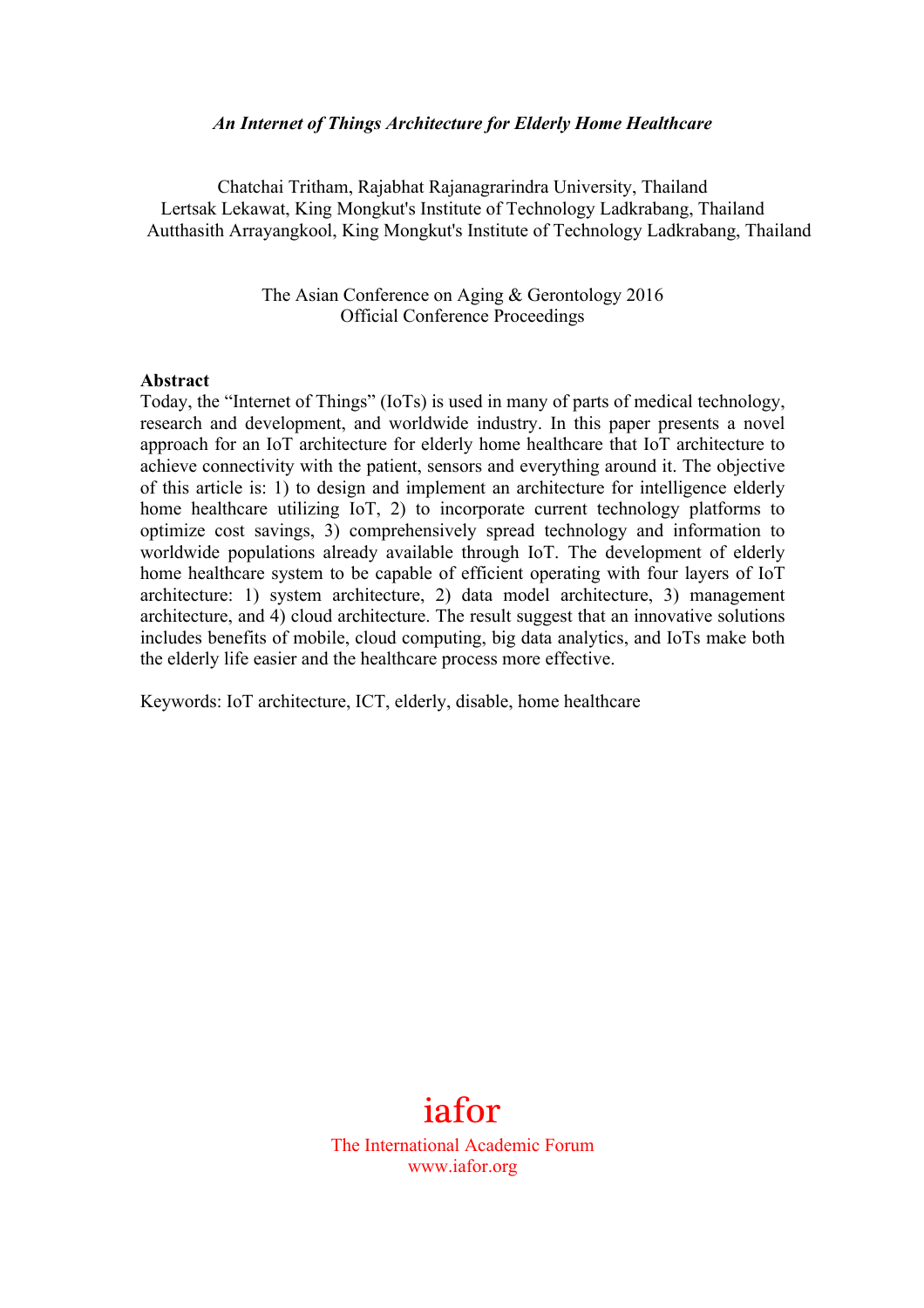#### **Introduction**

The world population is rapidly ageing: the number of people aged 60 and over as a proportion of the global population will double from 11% in 2006 to 22% by 2050. By then, there will be more old people than children (aged 0-14 years) in the population for the first time in human history (Commission of the European Communities, 2009). The population of Thailand is getting old. At the present time, just under 11% of the Thai population is over 60 years of age and the trend is rapidly rising. The proportion of older persons in the total population is expected to reach 14% in 2015, 19.8% in 2025 and nearly 30% by 2050. Driving the trend is a combination of falling fertility rates and improvements in health especially of women and infants (World Health Organization, 2012).

Information and communication technology (ICT) should be able to improve the quality of elderly life and healthcare. However, the progress is very limited comparing to other ICT related application areas, such as business, education, entertainment, etc (Steg, H. et al., 2006). There are some identified barriers based on some studies in the field of healthcare.

- 1) Lack of health information sharing system (Steg, H. et al., 2006).
- 2) Lack of sustainable monitoring and preventive management of health indicators (Cortes, Ulises et al., 2007).
- 3) The existing healthcare system cannot integrate the multiple needs of healthcare (Magrabi, Farah et al., 2001).
- 4) ICT technologies for intelligent health management are difficult to use (Kühner, Daniel., 2007).
- 5) Problem of security and privacy (Pinsker, M., et al., 2008).

Today, the "Internet of Things" (IoTs) is used in many of parts of medical technology, research and development, and worldwide industry. This article proposed applies a novel approach to IoT by utilizing a robust intelligence elderly home healthcare architecture. Current available technologies include the benefits of mobile, cloud computing, big data analytics, and IoT. IoT is the key element- it enhances and improves data availability and is a "force multiplier" when used in the decisionmaking process leading to elderly home healthcare management.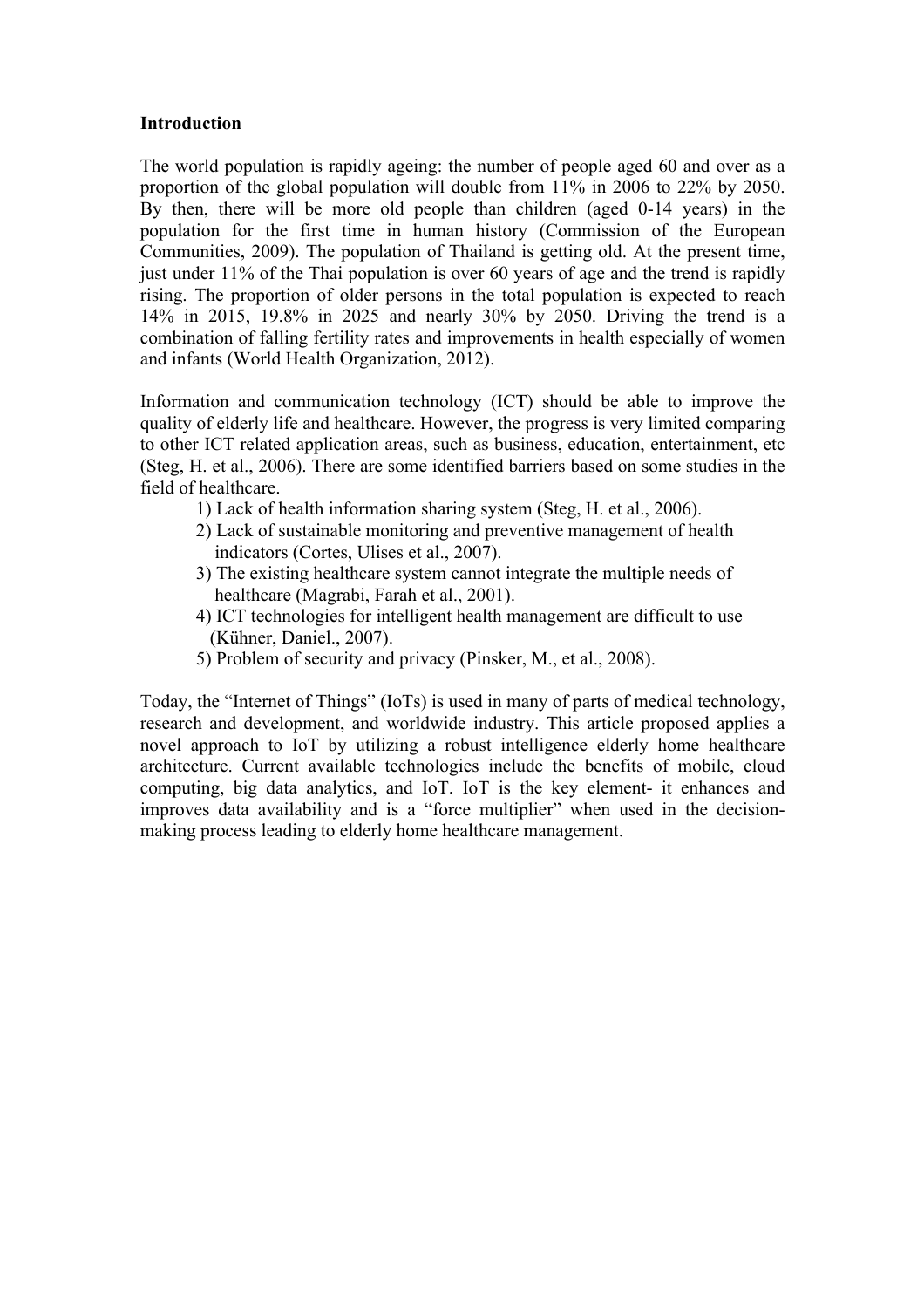The IoT is a technological phenomenon originating from innovative developments and concepts in information and communication technology associated with: Ubiquitous communication, Pervasive computing and ambient intelligence (International Telecommunication Union., 2005). Additionally, the IoT will be a key part of the future Internet, which will be made up of the Internet of Services and the Internet of Things (A. J. Jara; M. A. Zamora and A. F. G. Skarmeta., 2009.). Based on characteristics of health care filed, healthcare IoT can be viewed from following three aspects:

- a) "Things" is physical objects, that is, doctors, patients, and medical device etc.
- b) "Of" can be explained as Connecting, it is information exchange. The networking standard defined objects are perceivable, can be interactive, can be controlled.
- c) "Internet" is the process. The concept of IoT in healthcare must be based on standardized medical procedures. The concept of IoT must be elevated to a process.

In the traditional model of health care services, the patients are hospital-centered, while the service of doctors and nurses shall be based on information system software in the hospital (Takács, Barnabás, and Dávid Hanák., 2007). Therefore, "difficulty and costliness" has troubled the patient for a long time. Under the internet of things model, IOT-based intelligent healthcare management system focuses on the patients and the medical resources including doctors, nurses and medicines target at the patients. This innovative solutions includes benefits of mobile, cloud computing, big data analytics, and IoTs make both the elderly life easier and the healthcare process more effective.

### **Purposes of the study**

The objectives of this study are as follows:

- 1. To design an architecture for elderly home healthcare utilizing IoT.
- 2. To incorporate current technology platforms to optimize cost savings.
- 3. To comprehensive spread technology and information to worldwide populations already available through IoT.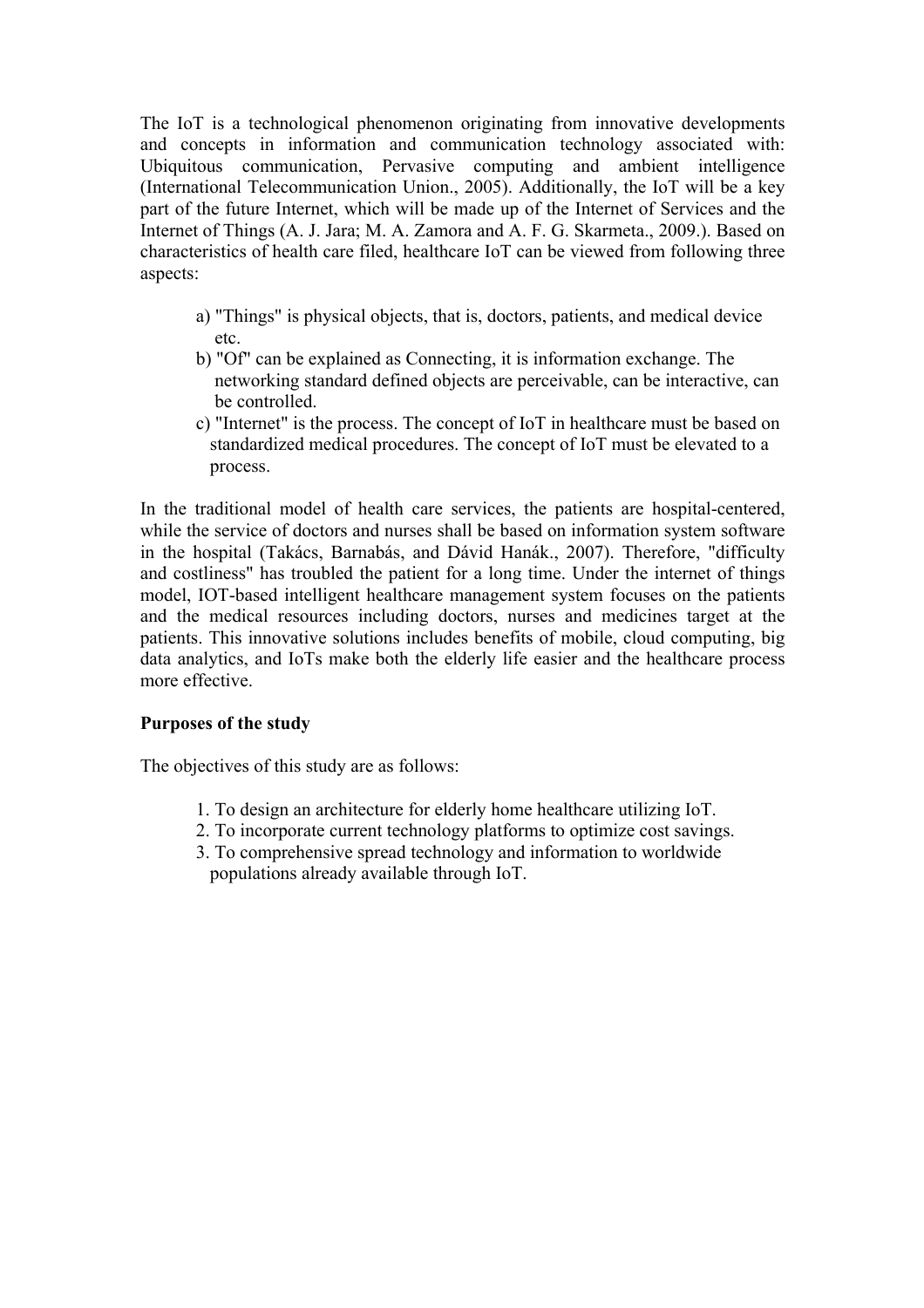# **Proposed Methodology**

Our experimental, including any new technologies or tools to be developed. The plan involve:

- 1) On-line/off-line web and smart mobile applications with image notation, include more local dialects, as well as all other major foreign languages, all with a clear understanding of differing educational levels. This has the potential to encourage people to identify and elderly home healthcare,
- 2) Incorporate comprehensive interoperability intelligence healthcare management development support software tools,
- 3) Maintain data collection from personal health data in mobile devices, e health data in personal, family folder, treatment history, demographics, and specialization of diagnosed cases with geolocation for health officers within different health center levels,
- 4) Tools for exchange and transfer data from IoTs to cloud and big data analytics, and
- 5) Real-time data analysis with big data analytics.

New information technology and computer design comprises information analysis and design. These will be used, such as IoTs architecture of intelligence elderly home healthcare management system interoperability with object oriented design, UML and XML, new relational and non-relational database systems for data analysis utilizing current cloud computing models, and machine learning for big data analytics. We will use IoTs architecture of intelligence elderly home healthcare management which encompass system architecture, data model architecture, management architecture, and cloud architecture with four layers of interoperability and robust data analysis for data collection.

Comprehensive and efficient elderly home healthcare databases from data model architecture in cloud and existing databases that currently store all individual health information, including personal health data stored in mobile devices, e-health data stored in health centers in the area, and related data will be available. The new intelligence elderly home healthcare systems with big data analytics for elderly home healthcare in cloud including web and mobile applications, interoperability intelligence surveillance development support software tools, e-health database with geolocation, tools for exchange and transfer data, and real-time data analysis will be promised.

The next step will be involved in evaluating the performance of the first phase to improve the algorithm, more advancement in big data analytic techniques and cloud computing.

The following plan will also develop intelligence elderly home healthcare to be capable of efficient operating with four layers of IoTs of intelligence elderly home healthcare architecture: 1) system architecture: sensors and medical devices, home appliance such as mobile devices, televisions, office equipment, etc. can be used in remote diagnosis and home health care for patient and vulnerable groups to transfer data and connect to the system via the internet, 2) data model architecture: to be redesigned to accommodate data from new more system architecture, 3) management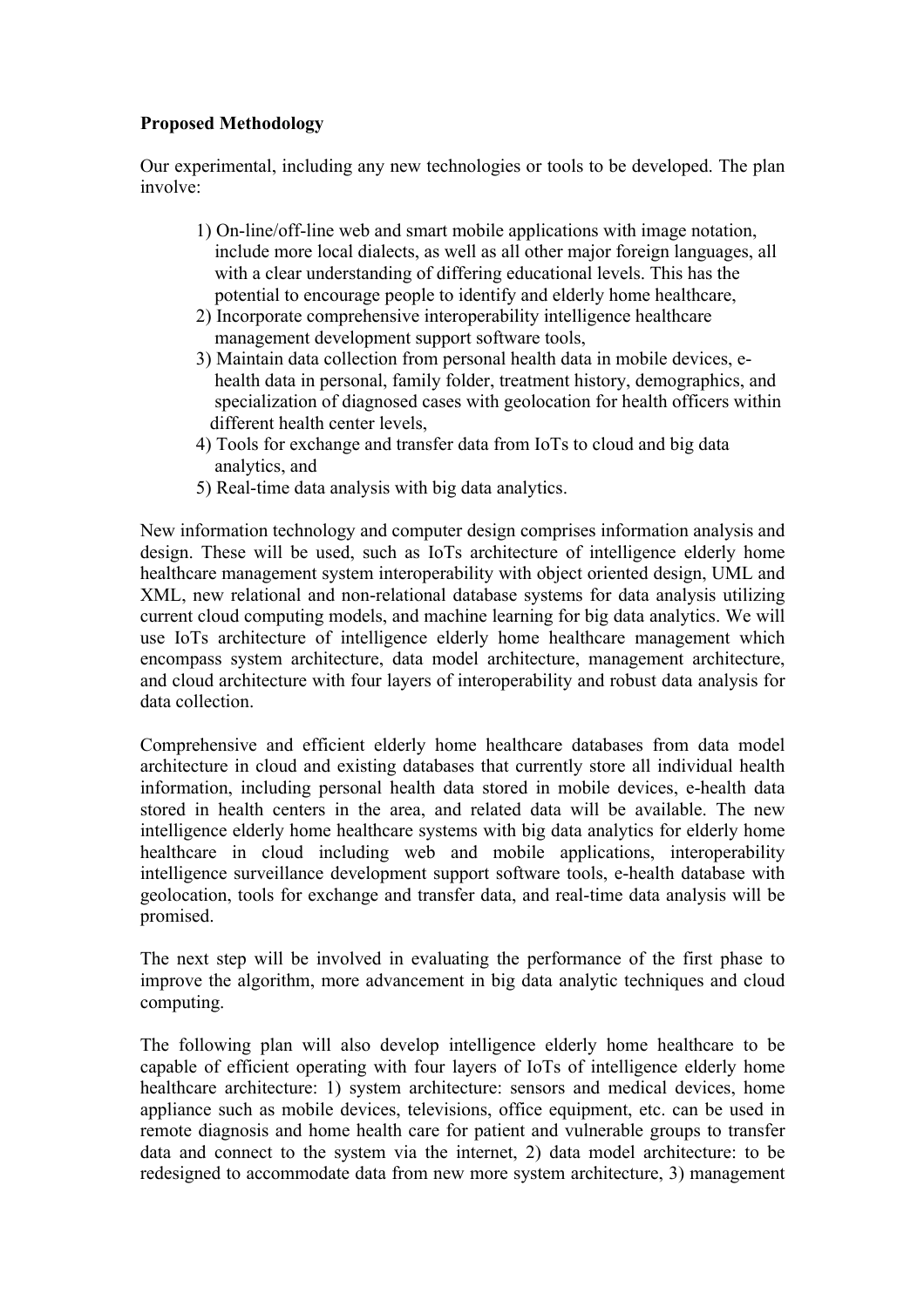architecture: to manage the data and complex systems is durable, flexible and connecting as well as a single system, and 4) cloud architecture: architecture on the top of the system will be involved in evaluating the performance of the first phase to improve algorithm, more advanced in big data analytic techniques and cloud computing.

## **Four layers of IoTs architecture for elderly home healthcare**

The development of intelligent healthcare management to be capable of efficient operating with four layers of IoTs architecture for elderly home healthcare:

**1) System architecture:** sensors and medical devices, home appliance such as mobile devices, televisions, office equipment, etc. can be used in remote diagnosis and home health care for patient and vulnerable groups to transfer data and connect to the system via the internet,

**2) Data model architecture:** to be redesigned to accommodate data from new more system architecture,

**3) Management architecture:** to manage the data and complex systems is durable, flexible and connecting as well as a single system, and

**4) Cloud architecture:** architecture on the top of the system will be involved in evaluating the performance of the first phase to improve algorithm, more advanced in big data analytic techniques and cloud computing.

So that covers four layers of IoTs architecture for elderly home healthcare.

# **Discussion and Conclusion**

In conclusion, Internet of Things is supposed to be a novel way to approach elderly home healthcare management that will involve a comprehensive development of cloud computing, data management and big data analytics. In this paper presents a novel approach for an IoT architecture for elderly home healthcare that of IoT architecture to achieve connectivity with the patient, sensors and everything around it. The development of intelligence elderly home healthcare system to be capable of efficient operating with four layers of IoTs architecture: 1) system architecture, 2) data model architecture, 3) management architecture, and 4) cloud architecture. It will also involve exchange and transfer of data to all areas, as well as new technology and access to information, comprehensive medical and health data stored in a digital cloud, which is currently stored fragmented at all levels, and in all sectors, and most importantly, using data mining algorithms to handle healthcare big data with big data analytics. This innovative solutions includes benefits of mobile, cloud computing, big data analytics, and IoTs make both the elderly life easier and the healthcare process more effective.

In the future work we will mainly work on implementing a prototype of the approach and evaluated by different methods. Some artificial intelligent techniques for diagnosis can also be used in this framework to make people home healthcare easier and more effective.